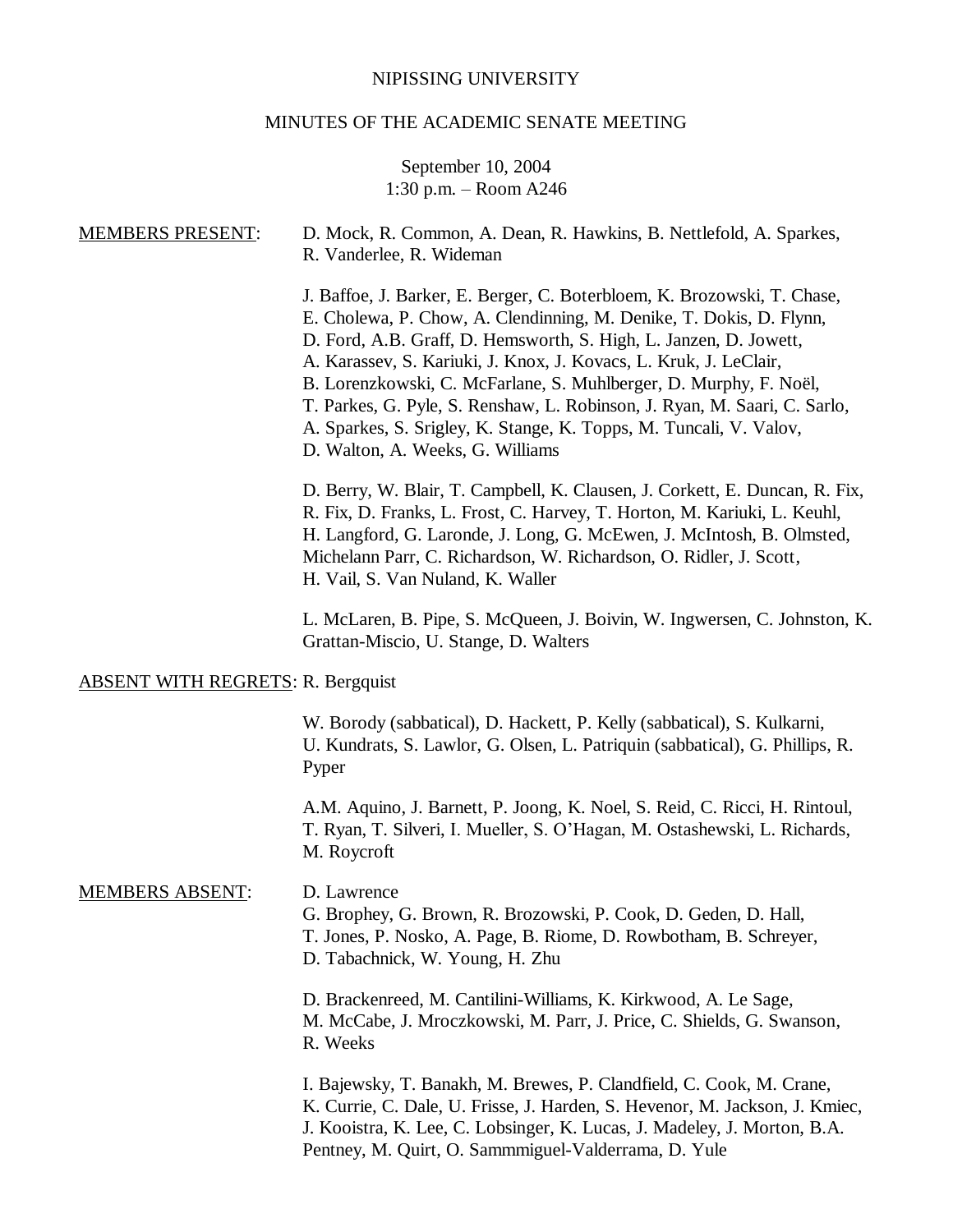MOTION #1: Moved by F. Noël, seconded by M. Tuncali that the minutes of the regular meeting of the Academic Senate dated June 10, 2004 be adopted. CARRIED

#### **Announcements**

The President greeted everyone and warmly welcomed new faculty. He extended best wishes for a successful 2004-2005 academic year. Senator Mock stated that the Board/Senate BBQ, traditionally held after the September Senate meeting, will be presented as a reception prior to one of the Board meetings. The President drew senators' attention to the statement of the Ontario University Chancellors that was circulated with the Senate Agenda. He informed Senate that the Association of Universities and Colleges of Canada (AUCC) had produced a paper called "Why Universities Matter". Extra copies are available in the Office of the President. The Student Union Executive was commended for organizing an excellent Frosh Week. The President announced his three priorities for the fall semester: (i) strategic planning, (ii) response to the Rae Post-secondary Review Panel and (iii) enrolment and retention. Phase One of the strategic planning has concluded with the release of the discussion paper; phase two now begins and until mid October, the focus will be on receiving input to the document. The President asked all departments (administrative and academic) to meet to discuss the paper and provide a written response. The Terms of Reference of the Rae Review Panel were repeated again for the benefit of all senators. The need for funding equity and the importance of a small university in a northern community are key points that Nipissing will make in its submission. The goal is to put forth a model that makes us compatible with any other university in terms of research, teaching and scholarship. The President provided updates from COU including increasing concern over the fact that U.S. institutions are offering degrees in Ontario. An announcement has been made about the removal of funding money for the Ontario Innovation Fund, although a short-term solution has been found. Senators were also informed that OSOTF funding has been capped as of next March. This will have a huge impact because, for years, these matching funds have been very good for Nipissing. Senate was advised that, last spring, Nipissing initiated a credential check for new hires. This is standard practice at all universities. In the absence of the Registrar, the President provided brief statistics on admissions and enrolment. Nipissing has 708 first-year students which is positive considering the competitiveness in the province. A slight decline is evident in  $4<sup>th</sup>$  year and this needs to be reviewed to determine why this has occurred. Total FTE count for Arts and Science is 2500; Education's enrolment is 719 students.

Senator Mock thanked senators for submitting names of potential nominees for honorary degree recipients and he encouraged everyone to continue forwarding names to the Honorary Degrees Committee.

Senator Hawkins reported that there are 144 faculty at Nipissing, 20 of whom are new faculty. He thanked the new department chairs for assuming this role. Congratulations were offered to Tony Parkes who had received a CFI grant in the summer. The Vice-President announced that he has received the report of Marie-France Menc summarizing a review of the Research Office. An electronic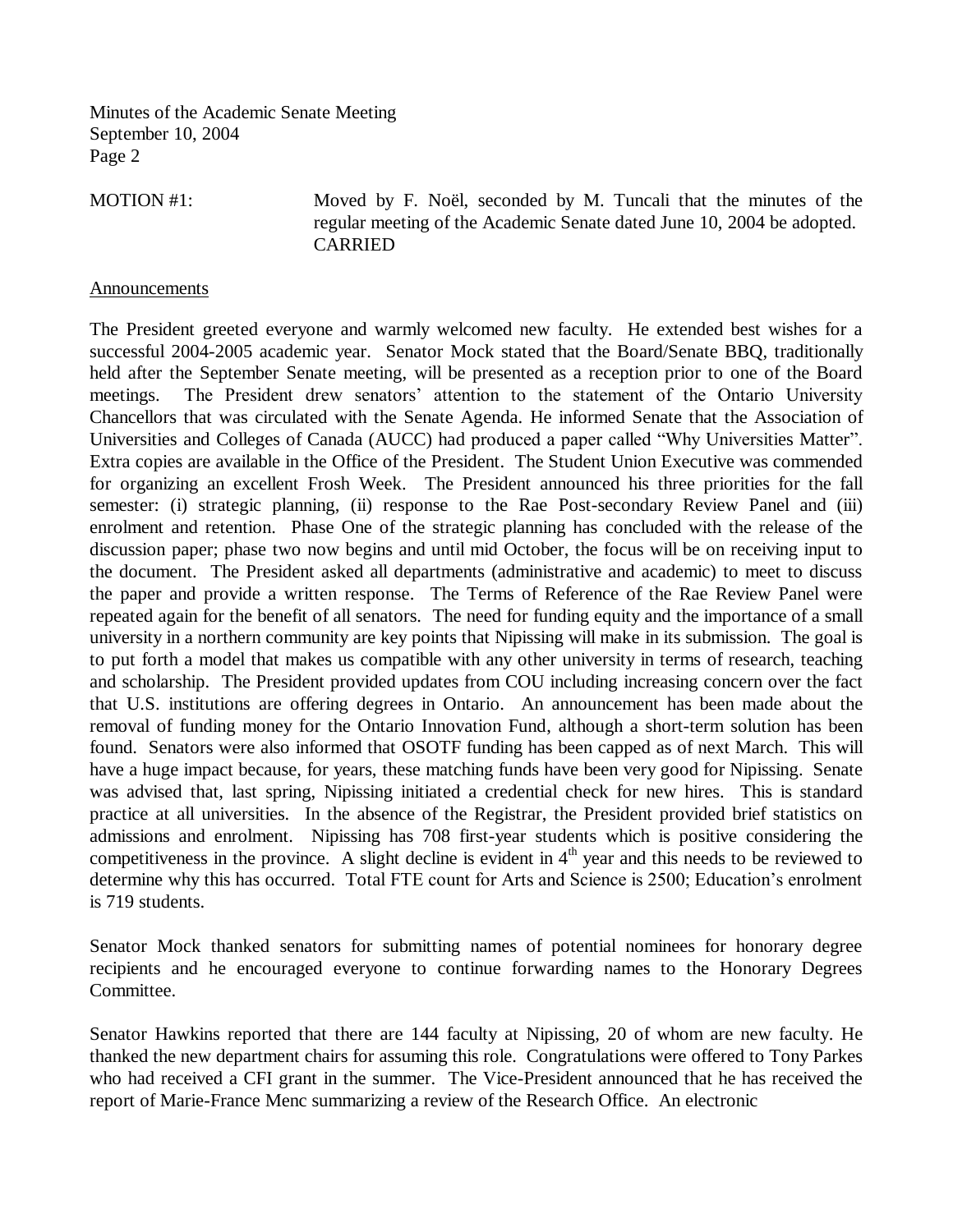or hard copy version of the report is available in the Office of the Vice-President. The next step is that the report will be forwarded to the University Research Council following which a search for a Manager of Research Services will begin. Senators were informed that research luncheons will be offered again this year; these have proven to be an excellent venue for faculty to make valuable connections with other researchers. Anyone interested in giving a research presentation is requested to contact Janet Ross. Senators were reminded of the Research Achievement Awards of \$5,000 (refer to article 39, page 62 of the collective agreement). This opportunity has been underutilized in the past and senators were encouraged to submit nominations by the deadline of September 30. This academic year will be busy with several UPRAC reviews, as mandated by COU. Review include: Math, Gender Studies and Education in the Fall term and Computer Science, Native Studies and Philosophy in the Winter term. The guidelines to conduct reviews are modeled on provincial guidelines and were revised two years ago; therefore, Nipissing's guidelines need to be updated. Revisions stress learning objectives and learning outcomes. The updates will be presented to APC and hopefully to Senate before December. Senator Hawkins gave a status report regarding departmental responses to external review reports for Psychology, English, Sociology, Social Welfare and Biology; these will be forwarded to the Academic Planning Committee. Senator Hawkins stated that some curriculum changes last year came in March which was after the calendar deadline. He proposed an October/November submission, this year, in order that the information could be printed in the calendar.

The Vice President publicly thanked Jack Jones for his organization of the New Faculty Orientation and for his excellent work with all faculty in technology and teaching.

Senator Dean welcomed and introduced new faculty in Arts and Science. He announced the successful six sessions of new student orientation. He invited everyone to a faculty debate at 3 p.m. in the Theatre regarding the state of music. It was announced that the WPK Kennedy Gallery will run a cross-country exhibit of Paul Kelly's work from October 9 – November 13. A reception is planned for October 9. The Dean announced the introduction of a pilot project in English Studies called "I Write" which is a web-based software package designed to help students. Ann-Barbara Graff should be contacted for further information.

Dean Common reported on a successful two weeks of operation for the Faculty of Education, including a good orientation. He introduced new faculty and noted that 60% of new hires have a BEd degree from Nipissing.

Announcements from the Student Union included the fact that 500 first-year students participated in Frosh Week. More information about Shinerama, a fundraiser for cystic fibrosis, was offered. Almost every university in Canada participates in Shinerama. Sharon McQueen stated that she is coordinating a used book sale for students, a first-time project introduced by the Student Union, and she urged faculty members to promote same to their students.

Senator Nettlefold reported on substantial changes made to the Library's webpage during the summer. The special features of "RefWorks" a province-wide package, were explained to senators.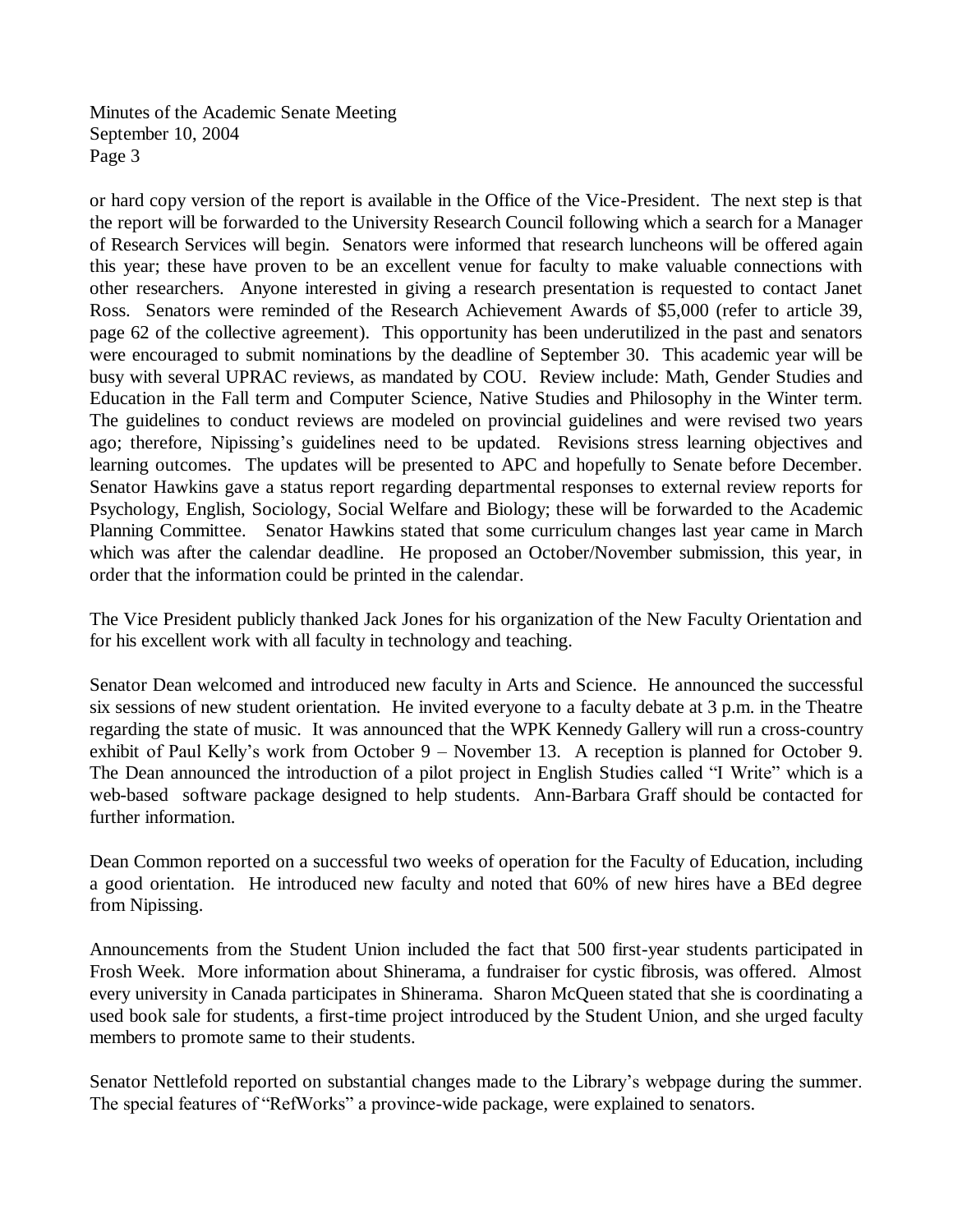### Executive Committee

- MOTION #2: Moved by D. Mock, seconded by J. McIntosh that the Report of the Senate Executive Committee dated August 31, 2004 be received. CARRIED
- MOTION #3: Moved by D. Mock, seconded by H. Langford that Senate adopt the Nipissing University Academic Policies and Regulations outlined in the document entitled, "Senate Academic Regulations and Policies, September 2004." CARRIED

# University Curriculum Committee

- MOTION #4: Moved by R. Hawkins, seconded by A.B. Graff that the Report of the University Curriculum Committee dated June 30, 2004 be received. CARRIED
- MOTION #5: Moved by R. Hawkins, seconded by L. Kruk that in accordance with the Nipissing University Policy for New Program Implementation, Senate give Stage Two "Curriculum Approval" to the Post RN BScN Program as outlined in the proposal titled," Nipissing/Canadore Post RN BScN Program Proposal," as amended by the University Curriculum Committee on April 27, 2004, attached, including approval to the course and progression requirements contained therein. CARRIED
- MOTION #6: Moved by R. Hawkins, seconded by L. Kruk that for the purpose of implementing the Post RN BScN Program, Senate amend the Senate document entitled "Senate Academic Regulations and Policies, September 2004" by adding the following two new courses:

- NURS XXXX – "Leadership in Nursing" with the corresponding course description as amended by the UCC on April 27, 2004 (in bold), attached;

- NURS XXXX Critical Analysis of Management in a Health Care Setting" with the corresponding course description attached. CARRIED
- MOTION #7: Moved by R. Hawkins, seconded by A. Dean that the Certificate in Geomatics be considered as an exception to the current policy for certificates and diplomas in that this certificate is completely embedded in the degree (i.e., all courses required for the certificate also count towards the degree) (see attached explanation). CARRIED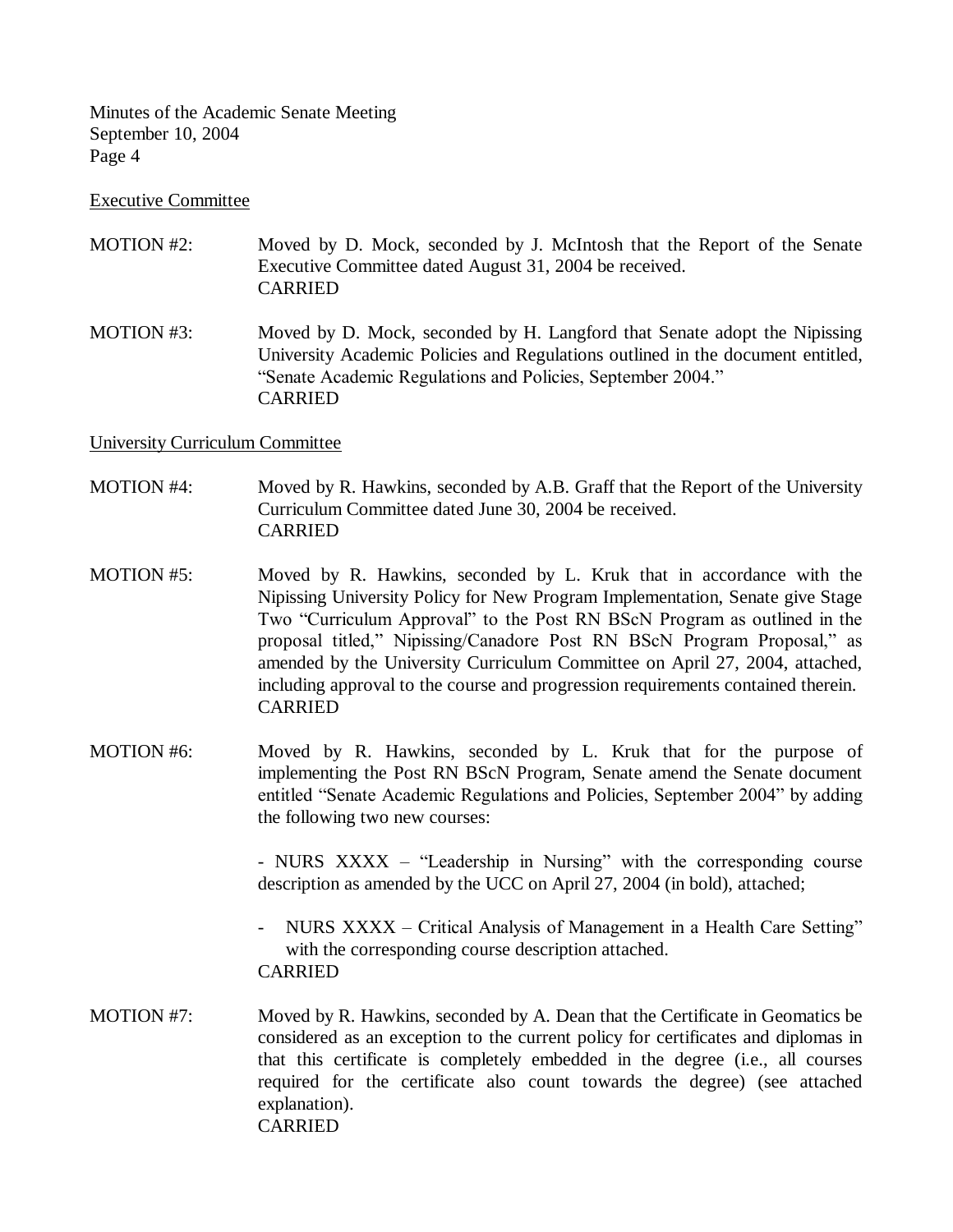- MOTION #8: Moved by R. Hawkins, seconded by O. Ridler that Senate amend the Senate document entitled "Senate Academic Regulations and Policies, September 2004" by cross-listing the course CRJS 3106 "Forensic Psychology I" and CRJS 3107 "Forensic Psychology II" with the course PSYC 3635 "Psychology of Crime and Corrections," as per the attachment. WITHDRAWN (Motion #8 was referred back to the Curriculum Committee)
- MOTION #9: Moved by R. Hawkins, seconded by M. Denike that Senate amend the Senate document entitled "Senate Academic Regulations and Policies, September 2004" by the cross-coding of GEND 3117 "Gender and the Bible" as RLCT 3117 as per the attachment. CARRIED
- MOTION #10: Moved by R. Hawkins, seconded by W. Blair that Senate amend the Senate document entitled "Senate Academic Regulations and Policies, September 2004" by adding CHFS 2005 "Child and Family Studies" and deleting CHFS 1005 "Introduction to Child and Family Studies." CARRIED
- MOTION #11: Moved by R. Hawkins, seconded by A. Dean that Senate amend the Senate document entitled "Senate Academic Regulations and Policies, September 2004" by amending the requirements for good academic standing in the BA4 Honours program in Criminal Justice to be the same as for all other Honours programs in the Faculty of Arts and Science. CARRIED

Appointments, Promotions and Tenure Committee

MOTION #12: Moved by M. Tuncali, seconded by A.B. Graff that the Report of the Appointments, Promotions and Tenure Committee dated June 29, 2004 be received. CARRIED

By-laws and Striking Committee

MOTION #13: Moved by J. McIntosh, seconded by W. Blair that That the Report of the Bylaws and Striking Committee dated August 23, 2004 be received. CARRIED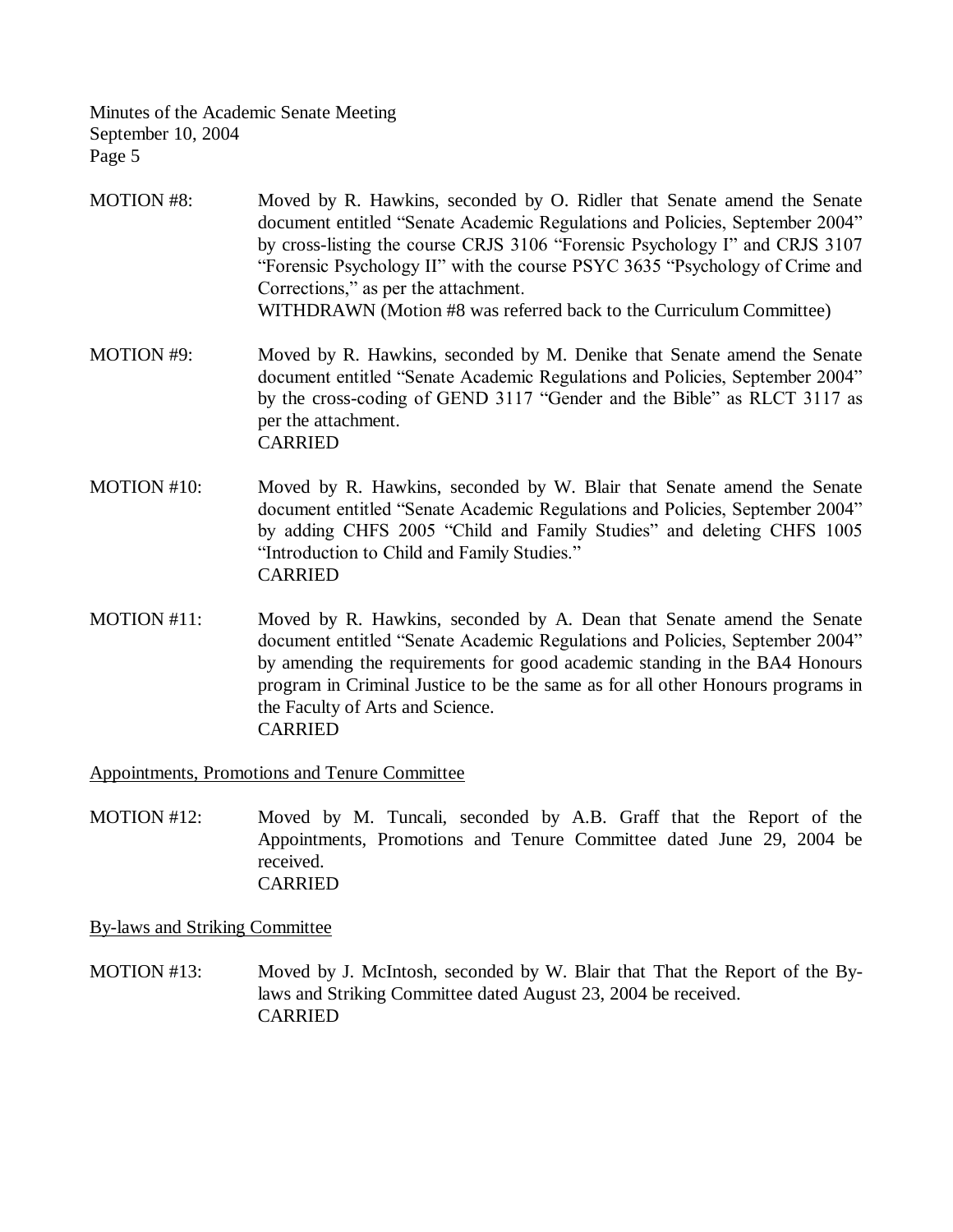Admissions, Promotions and Petitions Committee

- MOTION #14: Moved by A. Sparkes, seconded by R. Wideman that the Report of the Admissions, Promotions and Petitions Committee dated August 23, 2004 be received. CARRIED
- MOTION #15: Moved by A. Sparkes, seconded by L. Kruk that the students listed on Appendix A, who have completed all requirements of their respective degrees, be admitted to their degrees in-course and that diplomas for the degrees be awarded. CARRIED

# REPORTS OF REPRESENTATIVES ON OTHER BODIES

Senator Campbell, one of the Senate representatives on the Board of Governors, provided a summary report of the discussions and decisions made at the Board meeting held on September 2. It was announced that the Board Annual Retreat would be held on November 6 and 7. She reported that a resolution had been passed from the Human Resources Committee recommending a review of the selection committee procedures for senior academic appointments. She reported that plans for a new residence are underway, as recommended by the Plant and Property Committee and approved by the Board.

Senator Sparkes addressed Senate as the representative on the Council of Ontario Universities. He noted that the academic colleagues had held a retreat early in September. The provincial government wants universities to be accountable. Senator Sparkes stated that enrolment target agreements are not expected to be signed before October.

# **ELECTIONS**

1) One senator from Arts and Science and one senator from Education to fill the two vacant positions on the Academic Planning Committee

 L. Frost nominated J. Corkett K. Waller nominated L. Duncan F. Noël nominated S. Muhlberger

MOTION #16: Moved by M. Denike, seconded by M. Tuncali that nominations cease. CARRIED

 Elected: L. Duncan Acclaimed: S. Muhlberger